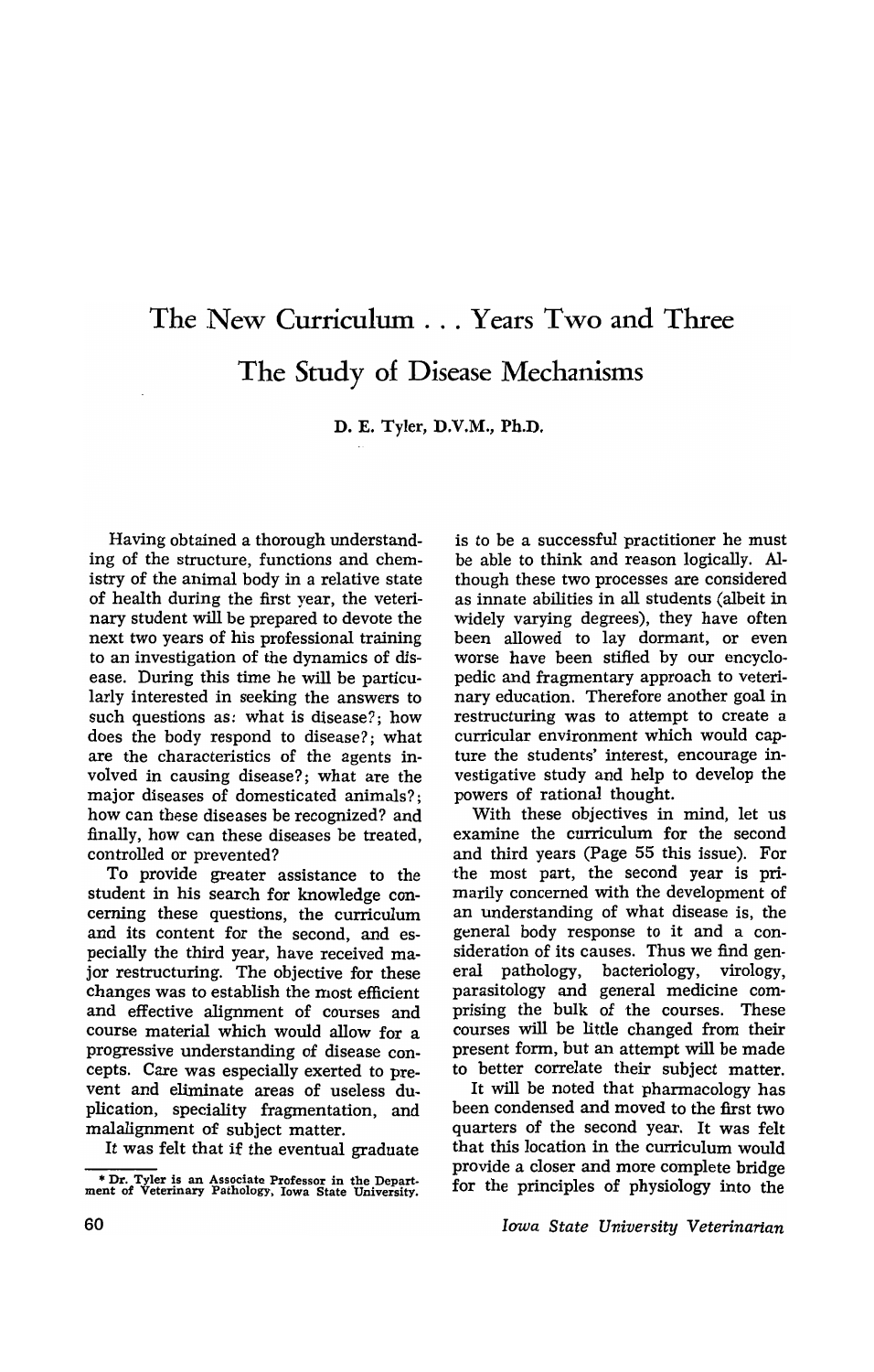study of disease. It was further believed that the student would be better equipped to enter into the study of specific diseases of animals if the understanding of the principles of pharmacology preceded rather than accompanied the study of these diseases. To provide for more thorough integration of these principles, the pharmacology personnel will also be involved in the teaching of the applied clinical science course of the fourth year.

The nutrition course has been moved from the spring quarter of the third year and expanded into the first and second quarters of the second year. As with pharmacology, nutrition is placed in this position to help furnish a bridge for the conveyance of the concepts of physiology and biochemistry into applied study. This course will encompass the important elements of the present animal science 318 and 319 courses and in addition will be strengthened by more advanced study. Clinical application of the principles of nutrition will be provided through a laboratory rotation in the applied clinical science course of the fourth year.

The general medicine and general surgery courses are placed in the third quarter of the second year to serve as a link between the basic and more applied concepts of disease. They will generally be concerned with the more specific reactions of the body to disease and deal with the basic fundamentals of disease treatment. Both small and large animals will be considered in these courses.

The third year will concentrate on the specific diseases of domestic animals. It is in this year that the most advanced and exciting change has taken place in the curriculum. The courses of clinical medicine, infectious diseases and special pathology will be so aligned that their course content will be perfectly correlated. Each area of study will consider the same disease condition at the same time. By careiul preparation and cooperation between the involved disciplines each disease will be presented as a diagnostic problem with careful attention being given to the history, clinical manifestations and methods of diagnosis. Once the diagnosis has' been established, a detailed investigation of the pathogenesis of the condition will be developed. Where infectious diseases are involved, the role of the infectious agent in causing the disease and those characteristics concerned with its isolation and susceptibility to treatment will receive thorough consideration. An evaluation of the procedures for prevention, control and/or treatment will conclude the study of each disease.

Although each of these courses is listed separately and allotted a specific time space in the schedule, in reality they will be administered as a single course taught cooperatively by the three involved disciplines. Even the allotted time is misleading because flexibility of time will be required to maintain a regular and continuous advancement through each disease. Thus, for example, the clinical aspects of a disease may require only 15 minutes while a study of the pathogenesis might consume an hour and a half. The reverse may be true in the next disease to be studied. Each discipline will, therefore, be expected to take only that amount of time needed to adequately cover their phase of the study of each disease. In addition to the discussion portion of the course an integrated laboratory will be provided. Where possible, each disease will be reproduced experimentally and studied clinically, pathologically and epidemiologically. Where experimental reproduction is not feasible, motion pictures, pathological specimens and stock cultures of organisms will be utilized for study.

The significant diseases of large and small animals and poultry will be included in this correlated course.

It becomes readily apparent that the goal of this super course is to provide a comprehensive and logical approach to the study of disease. Instead of receiving a fragment here and a fragment there, redundant repetitions and contradictions each disease will be presented thoroughly and in its entirety. Since this approach will more closely simulate actual field experience with disease it is believed that the student will have a clearer understanding of the various diseases and a greater